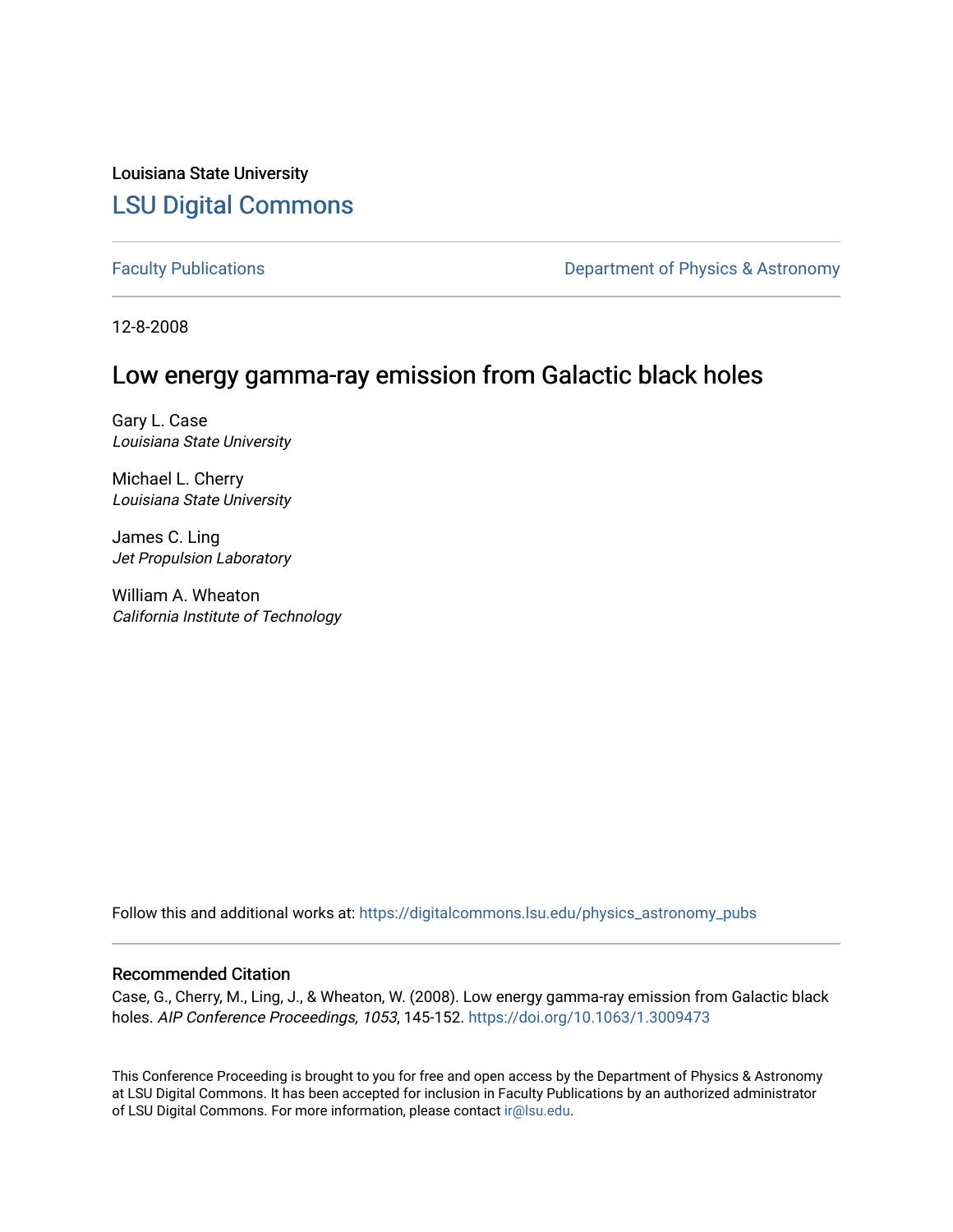# Low Energy Gamma-Ray Emission from Galactic Black Holes

# Gary L. Case<sup>∗</sup> , Michael L. Cherry<sup>∗</sup> , James C. Ling† and William A. Wheaton∗∗

<sup>∗</sup>*Louisiana State University, Baton Rouge, LA 70803 USA* †*Jet Propulsion Laboratory, California Institute of Technology, Pasadena, CA 91109 USA* ∗∗*Infrared Processing and Analysis Center, California Institute of Technology, Pasadena, CA 91125 USA*

Abstract. X-ray observations of Galactic black holes (GBHs) such as Cygnus X-1 have greatly advanced the understanding of these objects. However, the vast majority of the observations have been restricted to energies below ∼ 200 keV. The *Compton Gamma-Ray Observatory* (*CGRO*) allowed for the first time simultaneous observations at energies from  $\sim$  25 keV up to > 1 GeV. In particular, the BATSE experiment aboard *CGRO* was able to monitor low-energy gamma-ray emission from Cygnus X-1, as well as other GBHs, nearly continuously over a nine year period. Using the Enhanced BATSE Occultation Package (EBOP), light curves and spectra in the energy range 25−2000 keV have been obtained for six GBHs. Based on the spectra when the GBHs were in a high gamma-ray flux state, it is suggested that at least two different classes of GBHs exist. The first is characterized by a Comptonization spectrum below ∼ 200 keV followed by a soft power law excess as exhibited by Cygnus X-1, GRO J0422+32, GRO J1719–24, and GX 339–4. The second class is characterized by simple power law spectrum in the full 25 – 2000 keV range, with no evidence for a Comptonization component, as exhibited by GRO J1655–40 and GRS 1915+105.

Gamma-ray observations can serve as an important diagnostic in studying the physical processes around GBHs. More sensitive observations in the future at energies  $> 250 \text{ keV}$  will help answer questions regarding issues such as the nonthermal electron distribution, state transitions, and the connection to jets.

Keywords: Gamma-rays, Galactic Black Holes, Cygnus X-1, GRO J0422+32, GRO J1719–24, GX 339–4, GRO J1655–40, GRS 1915+105 PACS: 95.85.Pw, 97.60.Lf, 97.80.Jp

### INTRODUCTION

Much of what is known today about the physical processes occurring in the vicinity of Galactic black holes (GBHs) has come from observations made in x-rays. These objects are bright when viewed in x-rays, and over the last several decades there has been a large number of x-ray instruments, from rockets to balloons to satellites, that have obtained good quality data. The first GBH candidate, Cygnus X-1, was discovered by a rocket experiment in the 1960s [1]. Balloon-borne experiments led to characterizations of its spectral shape [2, 3], while space-based experiments discovered its flux state transitions [4, 5, 6], and later, its spectral state transitions [7]. Early gamma-ray observations showed that Cygnus X-1 is variable at higher energies [8, 9, 10], with episodic emission observed up to  $> 1$  MeV [11, 12].

Other GBH candidates were discovered in x-rays, dramatically increasing the interest

145

CP1053, Observational Evidence for Black Holes in the Universe, Proceedings of the  $2<sup>nd</sup>$  Kolkata Conference and of the Satellite Meeting on Black Holes, Neutron Stars, and Gamma-Ray Bursts, edited by S. K. Chakrabart © 2008 American Institute of Physics 978-0-7354-0582-0/08/\$23.00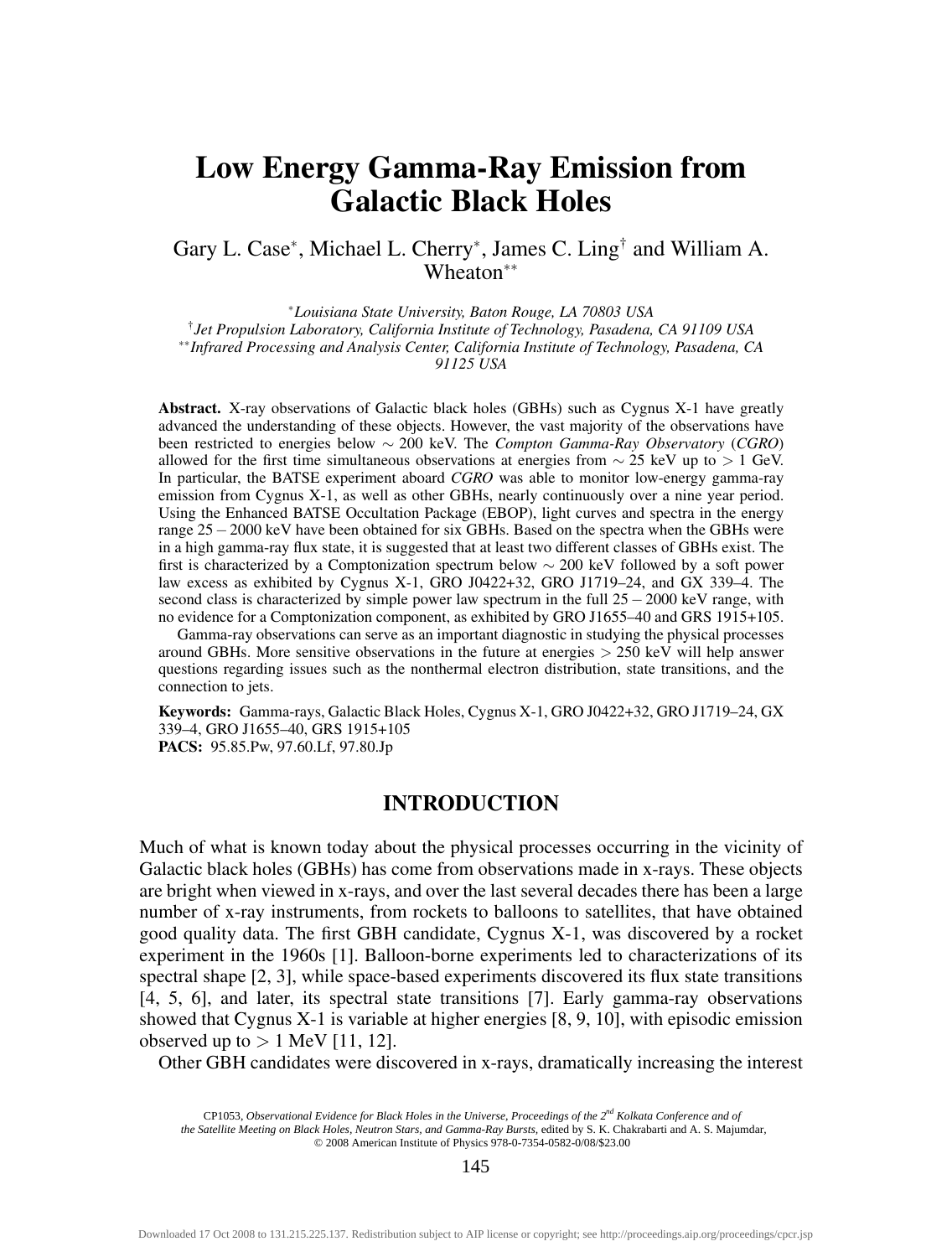

FIGURE 1. Cygnus X-1 spectra in the high (hard) and low (soft) gamma-ray states. Data are from *BeppoSAX*, BATSE, OSSE and COMPTEL, and the solid curves represent fits with the EQPAIR model. Taken from [16].

in these objects. However, the majority of the observations were restricted to energies below ∼ 200 keV and/or to short, pointed observations. The *Compton Gamma-Ray Observatory* (*CGRO*) allowed for the first time simultaneous observations at energies from ∼ 25 keV up to > 1 GeV. In particular, the BATSE experiment aboard *CGRO* was able to monitor GBHs nearly continuously, using the Earth occultation technique, for a nine year period (1991 $-2000$ ) in the low-energy gamma-ray regime (25 $-2000 \text{ keV}$ ).

The BATSE instrument was comprised of eight identical NaI detectors located on the eight corners of the spacecraft. These detectors had no direct imaging capability. It was recognized early on that the Earth occultation technique could be used to obtain fluxes for known gamma-ray sources. Two parallel efforts at NASA Marshall Space Flight Center [13, 14] and NASA JPL [15] resulted in catalogs of average fluxes, light curves and spectra for over 100 gamma-ray sources. The Enhanced BATSE Occultation Package (EBOP) developed at JPL was used to generate spectra for a number of GBHs. Results are presented showing the BATSE spectra for the GBHs Cygnus X-1, GRO J0422+32, GRO J1719–24, GX 339–4, GRO J1655–40, and GRS 1915+105.

## CYGNUS X-1

During the *CGRO* era, Cygnus X-1 was in a high gamma-ray state about 90% of the time, corresponding to the canonical x-ray low/hard state. In this hard state, the soft xray emission (below 10 keV) is suppressed, and the peak of the energy emission occurs at ∼ 100 keV. The data above 20 keV are best fit by a model with both a Comptonization component and a soft power law tail at high energies. Figure 1 shows the hard state spectra, with data from the *CGRO* instruments BATSE, OSSE, and COMPTEL as well as *BeppoSAX*, fitted with the hybrid EQPAIR model [17].

Twice between 1991 and 2000, Cygnus X-1 made a flux state transition. A transition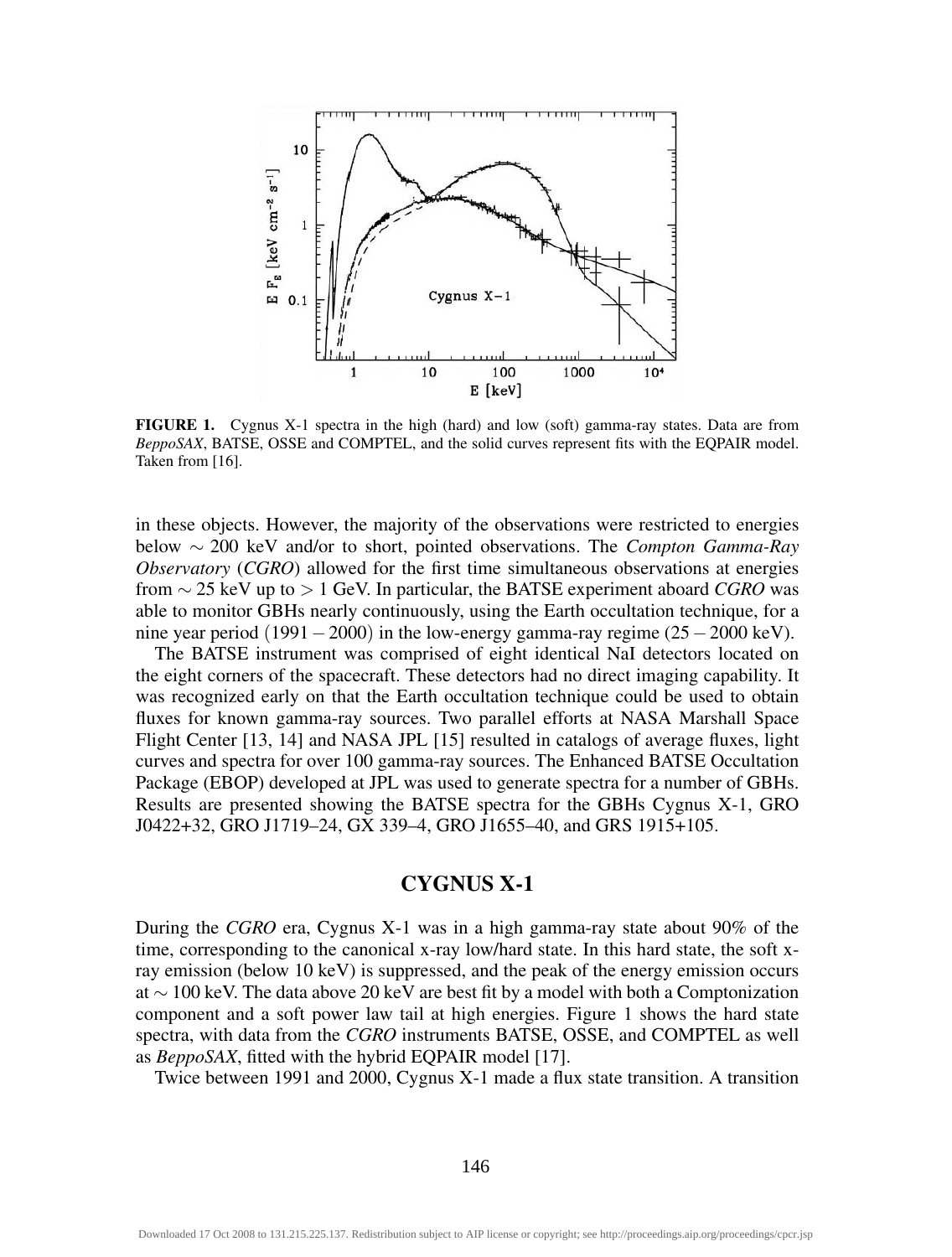

FIGURE 2. High and low gamma-ray state spectra of GRO J0422+32 (left panel) and GRO J1719- 24 (right panel). Both sources show Comptonization spectra below about 200 keV with a soft power law excess above 200 keV. Spectra for GRO J0422+32 and GRO J1719–24 taken from [20] and [21], respectively.

occurred in 1994 and then again in 1996, each lasting about 150 days. During the first transition, the low energy gamma-ray flux was observed to decrease and the spectral shape change from the typical hard state spectrum to a single power law [18]. During the second transition [19], contemporaneous observations with *BeppoSAX*, BATSE, and OSSE showed that the soft x-ray flux increased dramatically, while the hard x-ray/low energy gamma-ray flux again decreased. This state is referred to as the soft state. The spectrum above  $\sim$  30 keV can be fit with a single power law component extending out to  $> 1$  MeV (see Fig. 1), with the spectral index harder than that for the hard state above 100 keV. The two spectra have a pivot point at  $\sim 1$  MeV, indicating a new type of anti-correlation between fluxes below and above 1 MeV, which is in contrast to the one seen in the x-ray region ( $\sim$  10 keV) previously associated with the two spectral states. For more discussion, see [16]. These observations suggest that the nonthermal electron distribution is important in both the high (hard) and low (soft) gamma-ray states.

## GRO J0422+32, GRO J1719-24, AND GX 339-4

GRO J0422+32 was discovered by BATSE in August 1992 when it went into outburst. It rose quickly, with the 35−100 keV flux as measured by BATSE/EBOP staying near its maximum of  $\sim$  3 Crab for  $\sim$  20 days before undergoing a slow decay. The spectrum while in the high gamma-ray flux state is shown in Fig. 2 (left panel). This spectrum is best fit by a model with a Comptonization component below  $\sim$  300 keV and a soft power law tail excess above  $\sim$  300 keV (for more details, see [20]). This is similar to what is observed in Cygnus X-1 when it is in the hard state. About 120 days after its initial peak, GRO J0422+32 underwent a second brightening, reaching a secondary maximum at about 15% of the primary peak. The average spectra for a 30 day period during this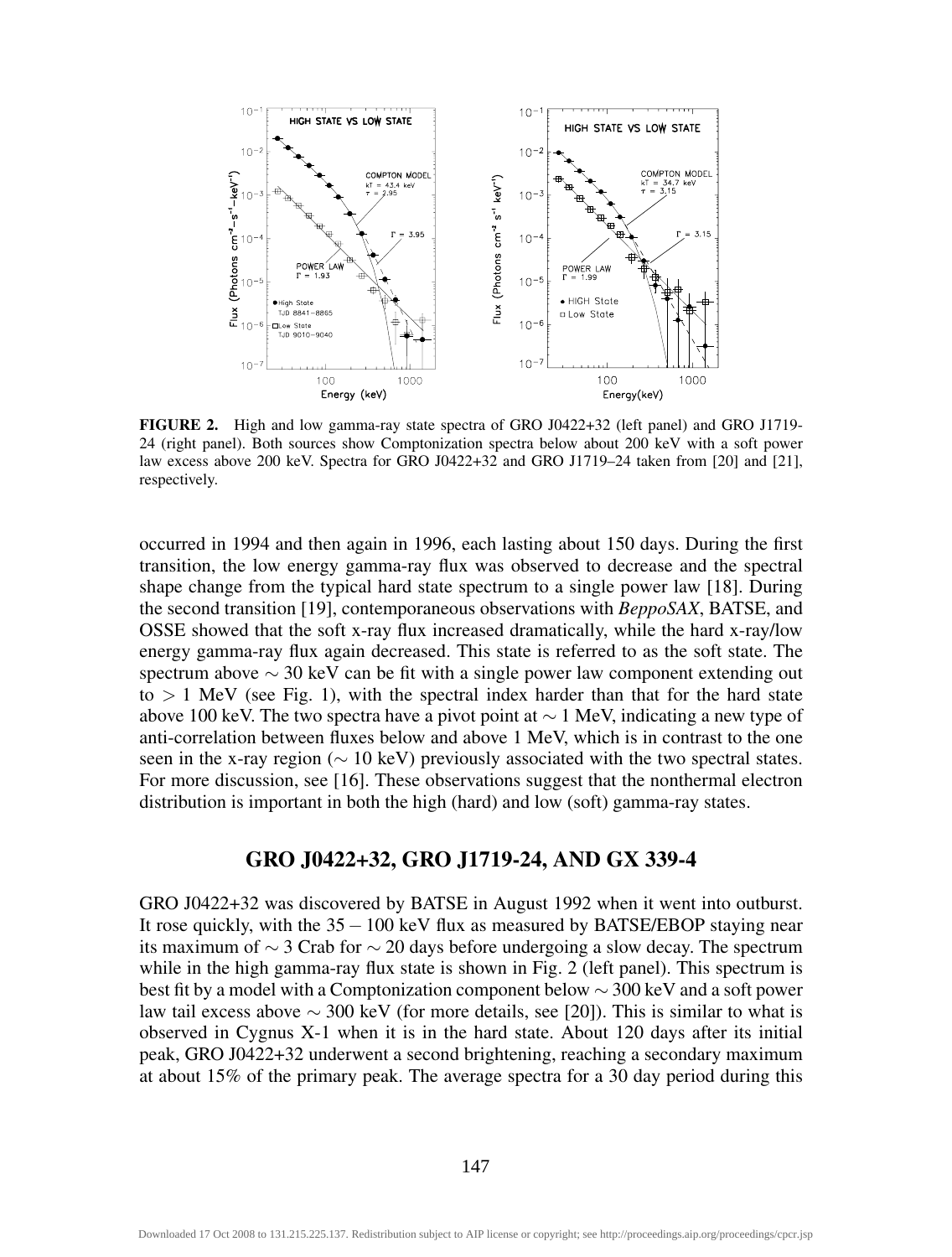

FIGURE 3. BATSE/EBOP light curve for GX 339–4 in four broad energy bands. The high and low state boundaries are marked and referenced in Fig. 4.

lower state is also shown in Fig. 2 (left panel).

GRO J1719–24 was also discovered by BATSE, as well as SIGMA, in September 1993 when it went into outburst. It also rose quickly, reaching a peak flux of 1.5 Crab in the 35−100 keV band as measured by BATSE/EBOP. It decayed slowly to  $\sim$  1 Crab over ∼ 70 days before abruptly decreasing to less than 100 mCrab. About 260 days later, GRO J1719–24 began a series of smaller outbursts, spanning about one year, before returning to quiescence. The spectra for both the high and low gamma-ray flux states are shown in Fig. 2 (right panel). As with GRO J0422+32, the high flux state spectrum is best fit by a model with a Comptonization component below  $\sim$  250 keV and a soft power law tail excess above ∼ 250 keV (for more details, see [21]). This also is similar to what is observed in Cygnus X-1 when it is in the hard state.

GX 339–4 was observed by BATSE to undergo four outbursts starting in May 1991. All four outbursts peaked at about  $400 - 500$  mCrab in the  $23 - 98$  keV energy band. Each outburst remained in the high state for  $\sim$  55 − 70 days before returning to a low state, consistent with pre-outburst flux levels. GX 339–4 remained in this quiescent state between the outbursts for  $150 - 300$  days. After the fourth outburst, GX 339–4 underwent a period of smaller outbursts spanning  $\sim$  300 days with peak fluxes about 10% of the peaks of the previous outbursts. The BATSE/EBOP light curve for four broad energy bands is shown in Fig. 3 [22]. The light curve in the 23−98 keV band is shown with 1-day resolution, the  $98-230$  keV band is shown with 2-day resolution, and both the 230−595 and 595−1798 keV bands are shown with 5-day resolution.

The high gamma-ray flux states for the four outbursts have been defined in Fig. 3. Each of these high states was fit individually to a model with a Comptonization com-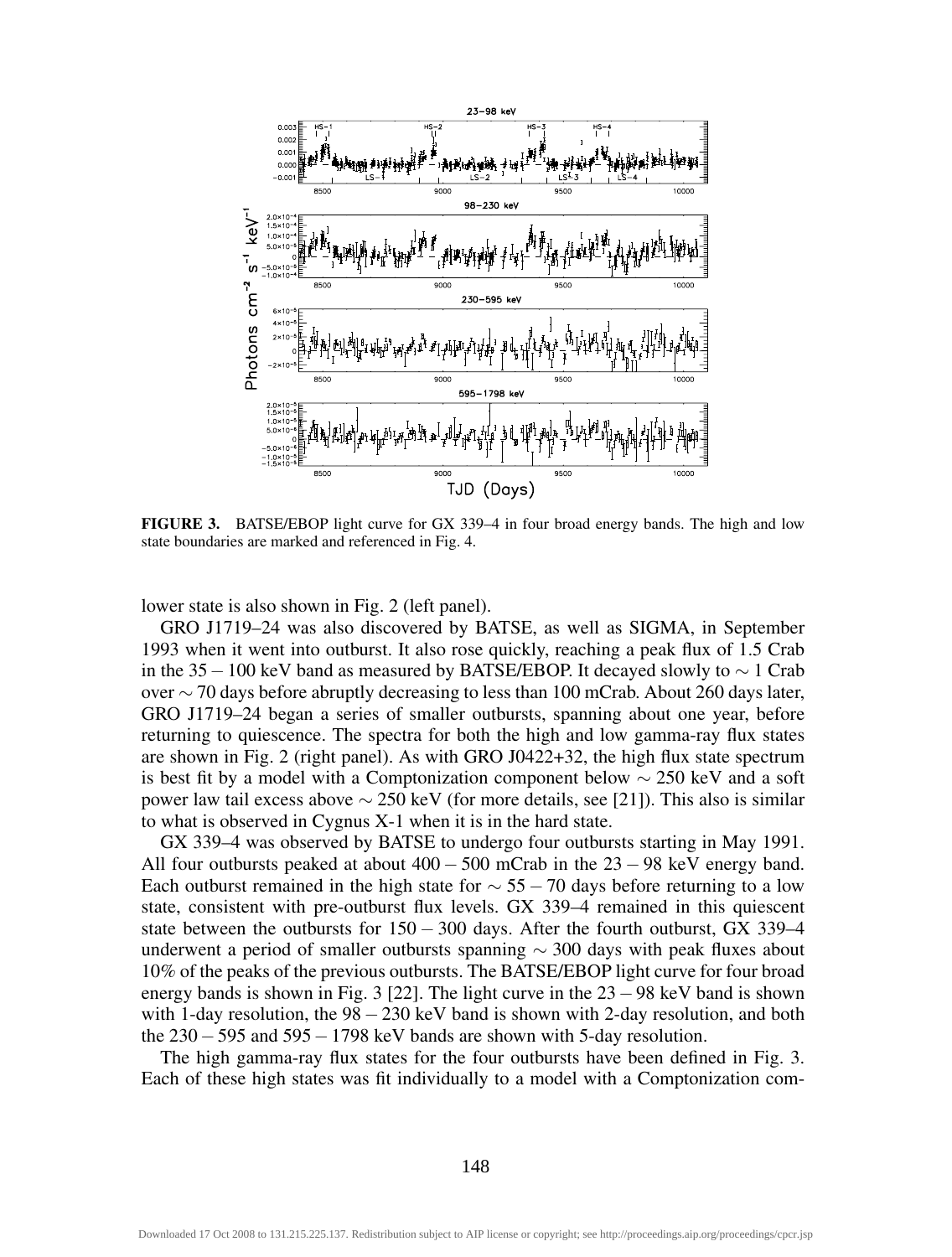

FIGURE 4. Spectra for GX 339–4 during the high (top row) and low (bottom row) gamma-ray states as defined in Fig. 3

ponent (the COMPST model in XSPEC) plus a power law. The results are shown in Fig. 4 [22]. The fit parameters are fairly consistent, with moderate plasma temperatures  $kT = 25-28$  keV, optical depths  $\tau = 3.3-4.7$ , and a hard power law index  $\Gamma = 1-1.5$ . These spectra are also similar to the high flux states of Cygnus X-1, GRO J0422+32, and GRO J1719–24, albeit with slightly lower values of *kT*. It is suggested then that GX 339–4 was in a hard state when it was in outburst [22].

The bottom four panels of Fig. 4 show the spectra when GX 339–4 was in the low states as defined in Fig. 3. The first three spectra are very hard and consistent with quiescence, while the spectrum of LS-4 is statistically consistent with a steeper, though still quite hard, power law with index  $\Gamma = 1.6$ . A Comptonization model was fit to this data, but did not yield a statistically better fit than the power law.

#### GRO J1655–40 AND GRS 1915+105

GRO J1655–40 was observed by BATSE to produce five large flares, with peak fluxes in the 23−98 keV band of > 1 Crab, as well as several smaller flares [23]. Combining the data from the days when the source was in its high gamma-ray flux state yields a power law spectrum with a photon index  $\Gamma = 2.82$ . No emission was detected above ~ 300 keV to the sensitivity limit of BATSE/EBOP (Fig. 5 left panel). This is consistent with the photon index  $\Gamma = 2.76$  reported by OSSE from the sum of 31 days of observations made during portions of the first four flares [24]. Spectra from BATSE/EBOP for GRO J1655–40 (as well as GRS 1915+105) were first presented in [23]. However, the data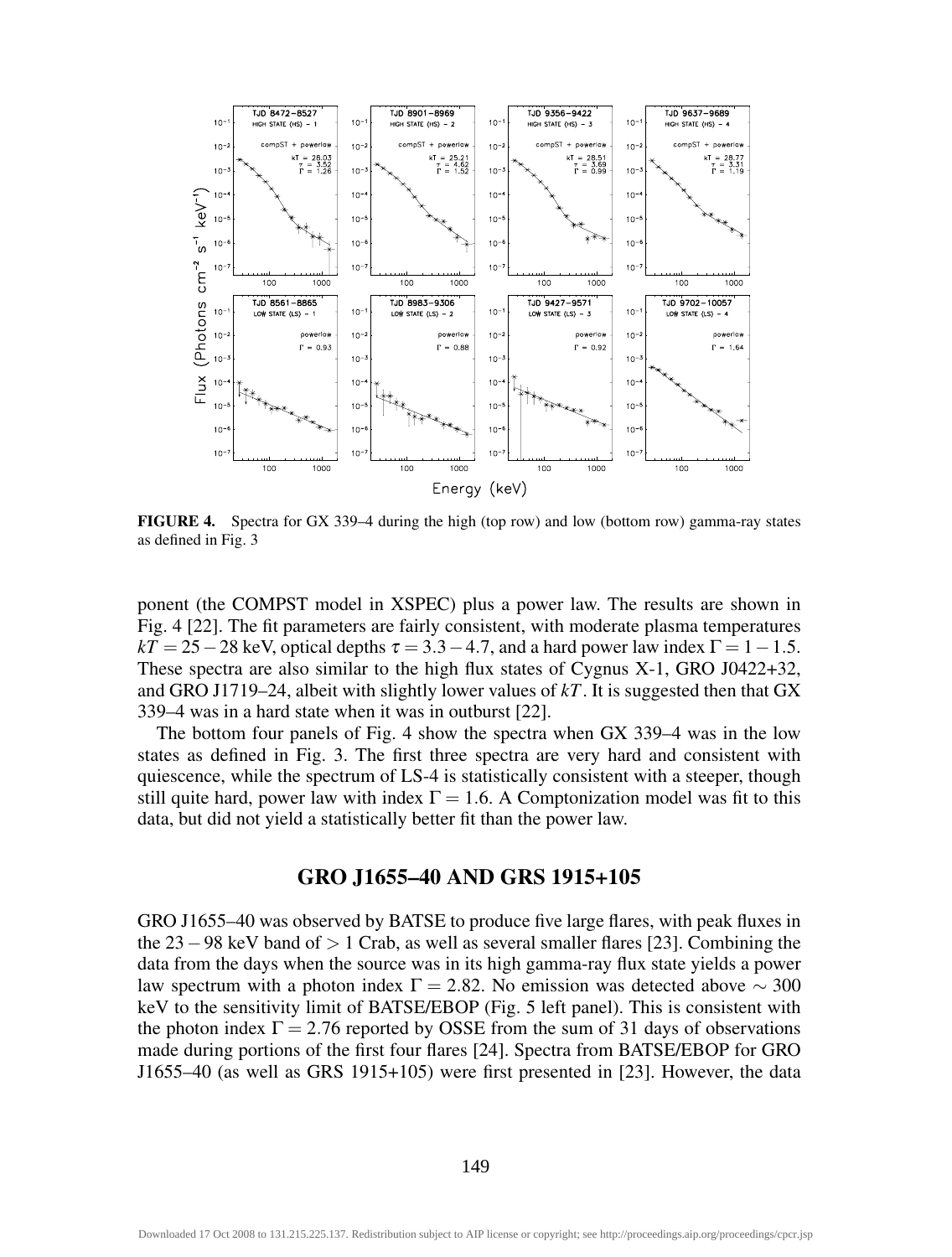

FIGURE 5. High and low gamma-ray flux state spectra of GRO J1655–40 (left panel) and GRS 1915+105 (right panel).

have now been reprocessed, with the results in Fig. 5 (left panel) consistent with those of [23]. In the low gamma-ray flux state, the GRO J1655–40 spectrum is best fit by a power law with a hard index of  $\Gamma = 2.25$  with no significant emission above  $\sim$  300 keV.

GRS 1915+105 was extremely active throughout the entire 9-year lifetime of *CGRO* [14, 23], though the peak fluxes in the  $23 - 98$  keV band were much lower than GRO J1655–40. Combining the data from when GRS 1915+105 was in high gamma-ray flux state yields a spectrum best fit by a broken power law, with low-energy spectral index  $\Gamma = 2.79$  hardening to  $\Gamma = 0.8$  at higher energies, with a break energy of ~ 600 keV (Fig. 5 right panel). Note that significant emission is seen out beyond 300 keV. As noted by [23], this high-energy emission appears to be variable. In the low gamma-ray flux state, the GRS 1915+105 spectrum is best fit by a power law with a hard index of  $\Gamma$  = 2.19, similar to what is obtained for GRO J1655–40, though GRS 1915+105 shows emission beyond 300 keV, even in the low gamma-ray flux state.

### DISCUSSION

When Cygnus X-1 is in the hard state, the gamma-ray spectrum is characterized by a Comptonization component and a soft power law excess above the Comptonization component. The hard x-ray/low energy gamma-ray emission can be described by the reprocessing of the soft photons from the disk by a hot electron corona by means of inverse Compton scattering. However, the power law component at higher energies suggests the presence of a nonthermal electron distribution. When Cygnus X-1 made the transition to the soft state, the soft x-ray flux increased dramatically and the hard x-ray/low energy gamma-ray flux decreased. The gamma-ray spectrum in this soft state is characterized by a power law that extends out beyond 1 MeV, also suggesting the presence of nonthermal electrons.

The three GBHs GRO J0422+32, GRO J1719–24, and GX 339–4 were observed to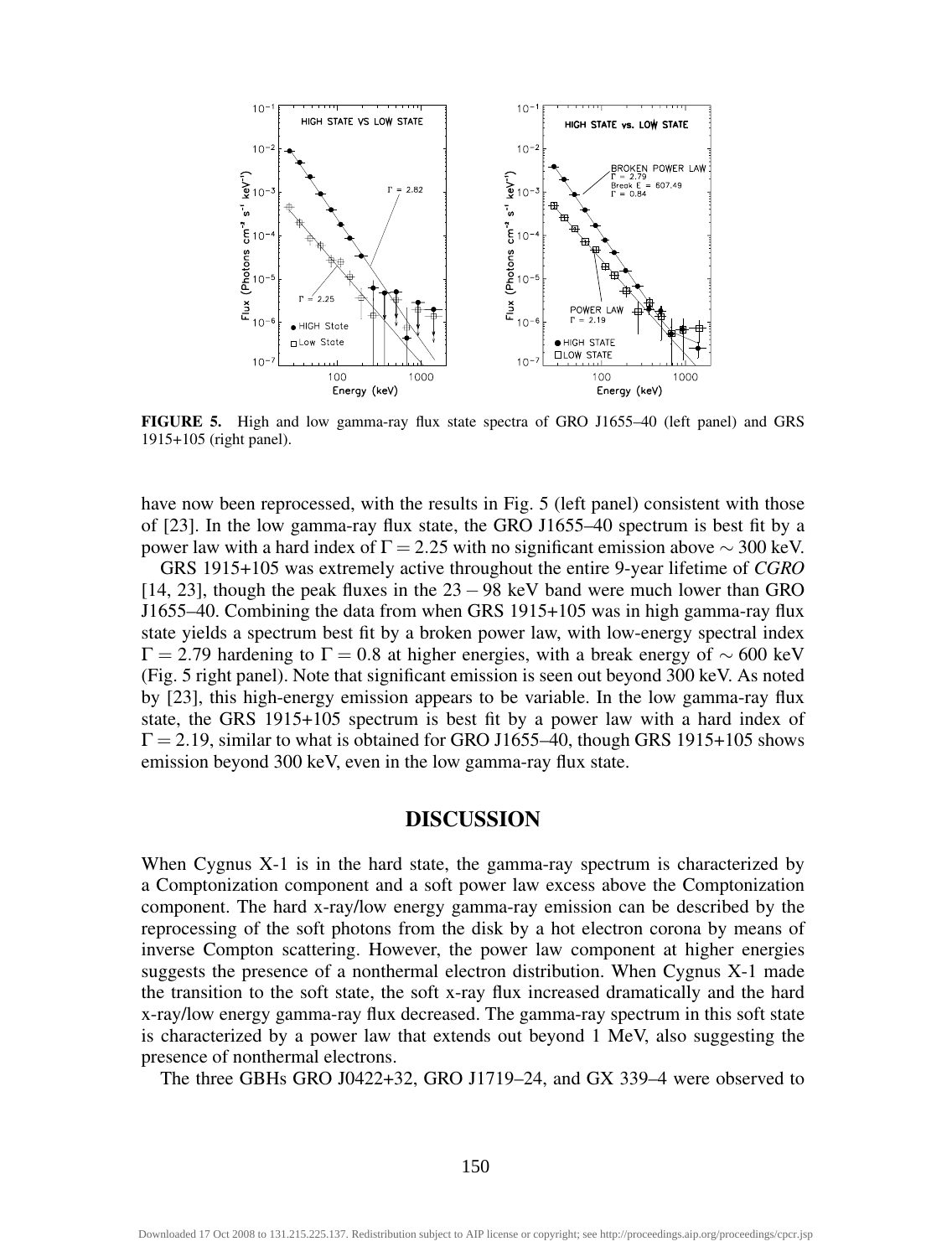undergo significant gamma-ray outbursts during the *CGRO* lifetime. All three sources rose from quiescence to high gamma-ray flux states, with the BATSE/EBOP spectra for all three sources resembling the Cygnus X-1 hard state spectrum. When in a low gammaray state, all three sources show hard power law spectra. Because the behavior of these GBHs as exhibited by their gamma-ray spectra is similar to Cygnus X-1, it is suggested that that all three of these GBHs were in the hard state during their outbursts.

The GBHs GRO J1655–40 and GRS 1915+105 also were observed to undergo gamma-ray outbursts. However, when these GBHs were in a high gamma-ray flux state, their spectra showed only a power law component, with a relatively hard spectral index. No Comptonization component is evident in these spectra. The spectrum for GRO J1655–40 cuts off  $\sim$  300 keV, while the spectrum of GRS 1915+105 extends to at least 500 keV. These spectra are consistent with the Cygnus X-1 spectrum in the soft state. This suggests that when these two GBHs went into outburst, they were in the soft state.

Many models have been proposed to explain the hard and soft states of GBHs. The canonical model consists of a cool, thin accretion disk with a hot corona or Compton cloud. Hard x-rays/low energy gamma-rays are produced by inverse Compton scattering of the disk photons by the corona. When the accretion rate increases, the disk emission increases and the corona is quenched. The two states of Cygnus X-1, as well as the outbursts of GRO J0422+32 and GRO J1719–24, have been modeled successfully with an advection-dominated accretion flow (ADAF) in the x-ray region [25]. However, this model cannot account for the excess emission seen above  $\sim$  200 keV. Two-component flows have been proposed (e.g. [26]) that take into account the converging flow and the Comptonization that can occur due to the bulk motion of the material falling onto the black hole. But these models also do not reproduce the observed emission above  $\sim$  200 keV. It has been suggested that the strong episodic MeV emission [12] with weak evidence for a correlated narrow annihilation line [27] observed by HEAO-3 could arise from a high temperature ( $kT \approx 400 \text{ keV}$ ), pair-dominated plasma very near the black hole [28]. However, this has not been observationally validated.

Hybrid models such as EQPAIR [17, 29] that incorporate both thermal (coronal) and nonthermal electron distributions have been used to model emission from a few keV to greater than 1 MeV (see Fig. 1). But these models are more phenomenological and do not have a physical basis for the origin of the nonthermal electrons. A more recent model [30, 31] combines the accretion flow with the converging flow to produce a shock region that forms at the centifugal barrier supported boundary layer (CENBOL) surrounding the black hole. This region naturally gives rise to the nonthermal electrons, which could produce the  $> 200$  keV emission by Compton upscattering the soft xray photons from the disk or Compton downscattering the high energy gamma-ray photons produced near the black hole e.g. in the jet. This CENBOL region could also be responsible for driving the jets themselves [32]. The gamma-ray emission could also be produced by Componization of synchrotron photons generated by the nonthermal electrons. Low energy gamma-ray observations could address questions such as: What are the characteristics of the nonthermal electron population? Why are some GBHs going into outburst in a soft state while others are in a hard state? What role do jets play in the high energy emission? The CENBOL model will be applied to the gamma-ray data from BATSE/EBOP to try and constrain the emission mechanisms of the gammaray emission in both classes of GBHs (those like Cygnus X-1, GRO J0422+32, GRO